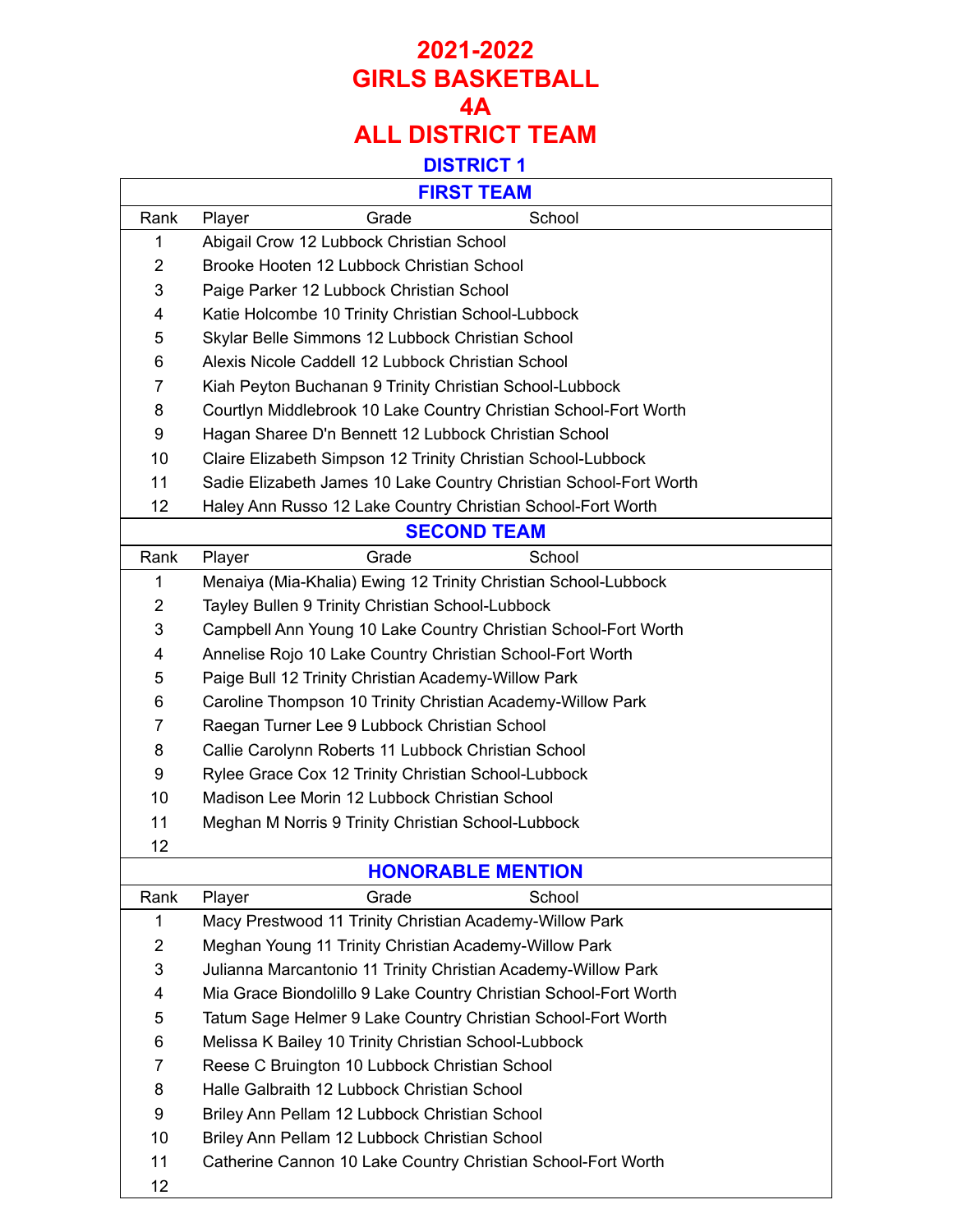## **2021-2022 GIRLS BASKETBALL 4A ALL DISTRICT TEAM**

#### **DISTRICT 2**

| <b>FIRST TEAM</b> |        |  |  |
|-------------------|--------|--|--|
| Grade             | School |  |  |
|                   |        |  |  |

| Rank           | Grade<br>School<br>Player                                        |  |  |
|----------------|------------------------------------------------------------------|--|--|
| 1              | Kennedi Dushan Street 12 Shelton School-Dallas                   |  |  |
| 2              | Elizabeth Anne Mahfood 12 Bishop Gorman Catholic School-Tyler    |  |  |
| 3              | Sydney Madelyn Pirtle 11 Pantego Christian Academy-Arlington     |  |  |
| 4              | Peyton E. Frady 12 Shelton School-Dallas                         |  |  |
| 5              | Katherine "Kate" Jeter 10 Grace Prep Academy-Arlington           |  |  |
| 6              | Cecille Ara Ayamba Bisong 11 Pantego Christian Academy-Arlington |  |  |
| 7              | Samantha "Rhyia" Ray 9 Grace Prep Academy-Arlington              |  |  |
| 8              | Hannah Olivia James 12 Pantego Christian Academy-Arlington       |  |  |
| 9              | Deja Nadine Jackson 12 Shelton School-Dallas                     |  |  |
| 10             | Madox L Jackson 11 Grace Prep Academy-Arlington                  |  |  |
| 11             | Caroline Ruth Leftwich 12 The Covenant School-Dallas (9-12)      |  |  |
| 12             | Grace Elise Coan 12 Bishop Gorman Catholic School-Tyler          |  |  |
|                | <b>SECOND TEAM</b>                                               |  |  |
| Rank           | Grade<br>School<br>Player                                        |  |  |
| 1              | Katherine Cleofe 9 Bishop Gorman Catholic School-Tyler           |  |  |
| 2              | Elizabeth Lynn Coan 11 Bishop Gorman Catholic School-Tyler       |  |  |
| 3              | Catherine Garrett 11 Pantego Christian Academy-Arlington         |  |  |
| 4              | Helen Elizabeth Hickman 9 The Covenant School-Dallas (9-12)      |  |  |
| 5              | Sophie B Jordan 10 Grace Prep Academy-Arlington                  |  |  |
| 6              | Maria Cecily Kariampuzha 12 Bishop Gorman Catholic School-Tyler  |  |  |
| 7              | Kennedy Nicole Kemp 10 Pantego Christian Academy-Arlington       |  |  |
| 8              | Megan Rose McBroom 10 Pantego Christian Academy-Arlington        |  |  |
| 9              | Brilon Addison Manning 10 Shelton School-Dallas                  |  |  |
| 10             | Katherine Neal 9 All Saints Episcopal School-Tyler               |  |  |
| 11             | Jessica Lee Roberts 10 Shelton School-Dallas                     |  |  |
| 12             | Lauren Lee Teetes 11 The Covenant School-Dallas (9-12)           |  |  |
|                | <b>HONORABLE MENTION</b>                                         |  |  |
| Rank           | Grade<br>School<br>Player                                        |  |  |
| 1              | Janssen Chisholm 10 All Saints Episcopal School-Tyler            |  |  |
| $\overline{2}$ | Isabelle Eileen Delgado 11 Pantego Christian Academy-Arlington   |  |  |
| 3              | Jenna Michelle Gardner 10 Pantego Christian Academy-Arlington    |  |  |
| 4              | Samantha Elizabeth Gibson 9 The Covenant School-Dallas (9-12)    |  |  |
| 5              | Kathryn-Joy Johnson-Pratt 9 Shelton School-Dallas                |  |  |
| 6              | Jailynn Lee 11 Bishop Gorman Catholic School-Tyler               |  |  |
| 7              | Maddie Leete 9 All Saints Episcopal School-Tyler                 |  |  |
| 8              | Grace Paniagua 10 Bishop Gorman Catholic School-Tyler            |  |  |
| 9              | Alexa Remigio 9 Bishop Gorman Catholic School-Tyler              |  |  |
| 10             | Kimberly Scott 11 Pantego Christian Academy-Arlington            |  |  |
| 11             | Jewel Walker 10 Grace Prep Academy-Arlington                     |  |  |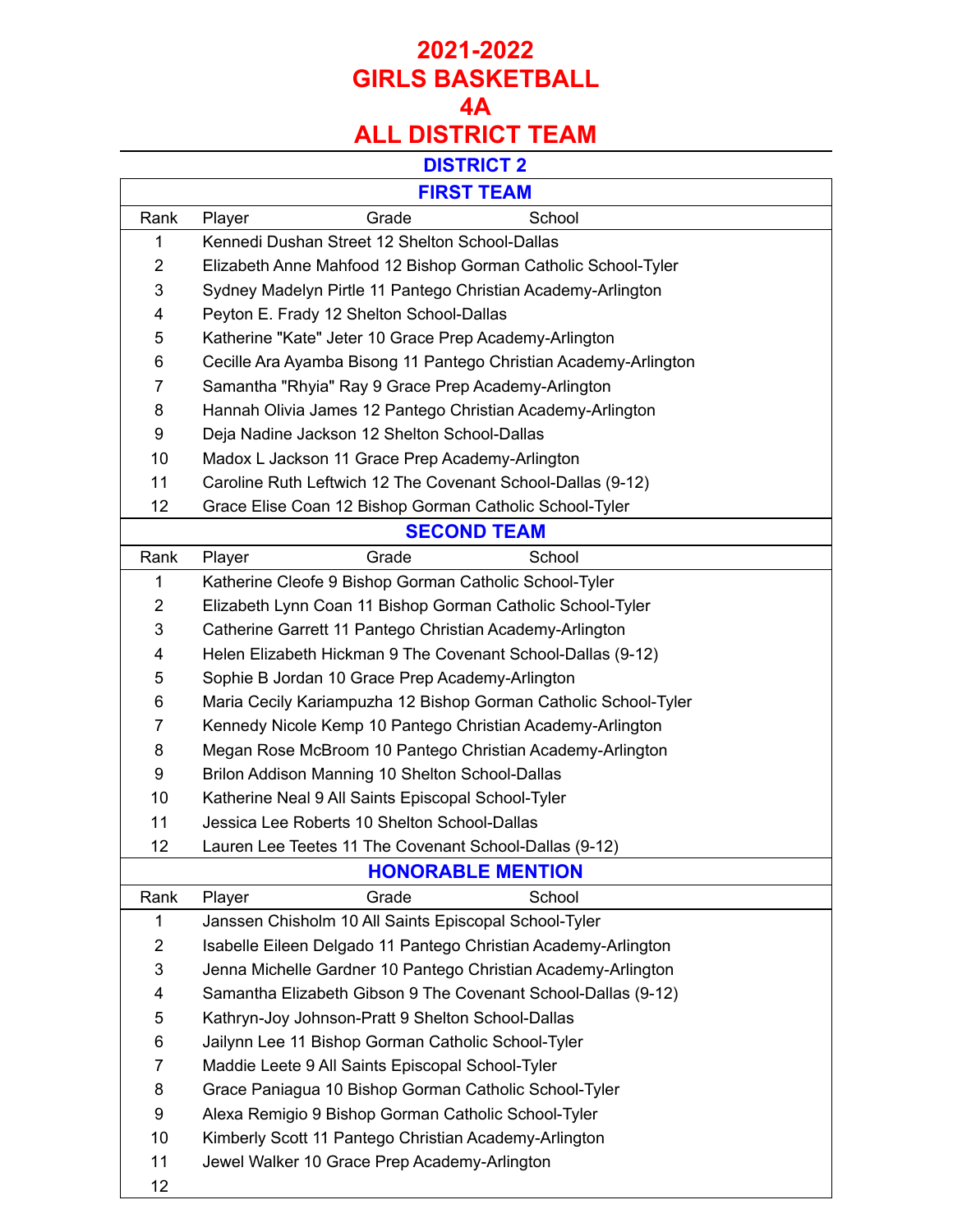# **2021-2022 GIRLS BASKETBALL 4A**

# **ALL DISTRICT TEAM**

#### **DISTRICT 3**

| $-$<br>ו כ   | <u>_</u> | М       |
|--------------|----------|---------|
| <b>III</b> W | C/       | m<br>æ. |

Г

|                | FINJI IEAM                                                              |  |  |
|----------------|-------------------------------------------------------------------------|--|--|
| Rank           | Grade<br>School<br>Player                                               |  |  |
| 1              | Maya Sanders 12 Lutheran High School-San Antonio                        |  |  |
| $\overline{2}$ | Olivia Davila 11 Lutheran High School-San Antonio                       |  |  |
| 3              | Kellie Khlot 12 Lutheran High School-San Antonio                        |  |  |
| 4              | Alexandria Carmen Barger 12 John Paul II Catholic High School-Schertz   |  |  |
| 5              | Rachel Sanders 11 Lutheran High School-San Antonio                      |  |  |
| 6              | Elliana Kathleen H Krone 12 Veritas Academy-Austin                      |  |  |
| 7              | Margaret Helen McLatcher 12 Veritas Academy-Austin                      |  |  |
| 8              | Maura Elizabeth Asadourian 11 John Paul II Catholic High School-Schertz |  |  |
| 9              | Jenna M Arguello 10 Holy Cross of San Antonio                           |  |  |
| 10             | Eliana M Perez 11 Holy Cross of San Antonio                             |  |  |
| 11             | Kate Simnitt 12 Lutheran High School-San Antonio                        |  |  |
| 12             | Kalei Grace Aurit 12 Veritas Academy-Austin                             |  |  |
|                | <b>SECOND TEAM</b>                                                      |  |  |
| Rank           | Player<br>Grade<br>School                                               |  |  |
| 1              | Danielle Fischer 11 Lutheran High School-San Antonio                    |  |  |
| 2              | Gabriella Van Wert 11 Lutheran High School-San Antonio                  |  |  |
| 3              | Eleanor Dodson 12 Veritas Academy-Austin                                |  |  |
| 4              | Claire Rebecca Ulman 10 Veritas Academy-Austin                          |  |  |
| 5              | Eve Kathryn Pickering 11 Veritas Academy-Austin                         |  |  |
| 6              | Victoria Lorraine West 10 John Paul II Catholic High School-Schertz     |  |  |
| 7              | Caroline Abigail Perches 11 John Paul II Catholic High School-Schertz   |  |  |
| 8              | Rebekah A Hernandez 10 Holy Cross of San Antonio                        |  |  |
| 9              | Emma Beatriz Garcia 10 Holy Cross of San Antonio                        |  |  |
| 10             | Brianna Marie Arguello 12 Holy Cross of San Antonio                     |  |  |
| 11             |                                                                         |  |  |
| 12             |                                                                         |  |  |
|                | <b>HONORABLE MENTION</b>                                                |  |  |
| Rank           | Player<br>Grade<br>School                                               |  |  |
| 1              | Madelyn Wood 12 Lutheran High School-San Antonio                        |  |  |
| 2              | Kylie Eickstead 9 Lutheran High School-San Antonio                      |  |  |
| 3              | Leah Wenthe 9 Lutheran High School-San Antonio                          |  |  |
| 4              | Mia Almaraz 9 Lutheran High School-San Antonio                          |  |  |
| 5              | Sydney Carroll Smith 9 Veritas Academy-Austin                           |  |  |
| 6              | Sophia Lysbeth Hernandez 11 John Paul II Catholic High School-Schertz   |  |  |
| 7              | Alyssa Marie Fernandez 10 Holy Cross of San Antonio                     |  |  |
| 8              |                                                                         |  |  |
| 9              |                                                                         |  |  |
| 10             |                                                                         |  |  |
| 11             |                                                                         |  |  |
| 12             |                                                                         |  |  |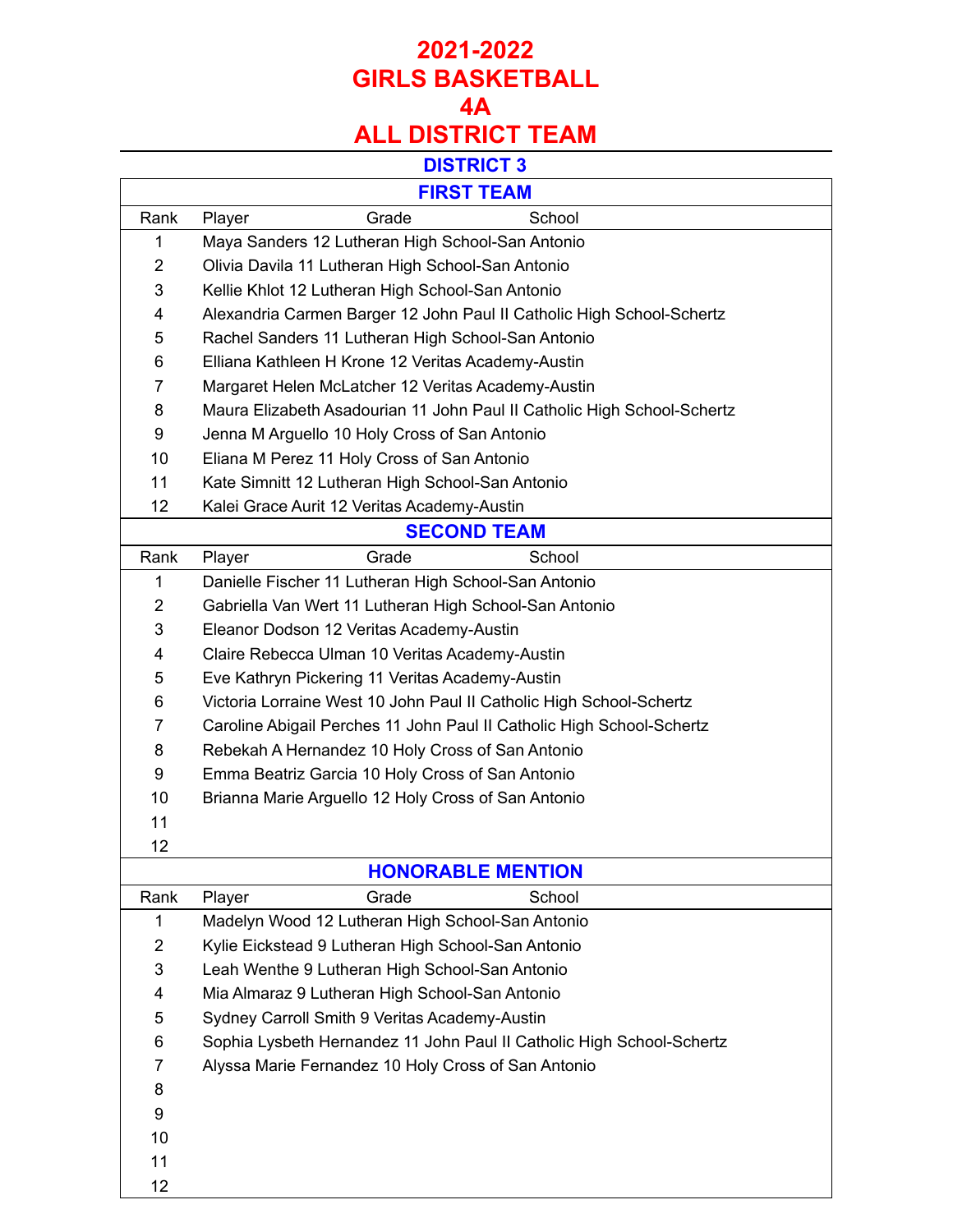# **2021-2022 GIRLS BASKETBALL 4A ALL DISTRICT TEAM**

#### **DISTRICT 4**

T.

### **FIRST TEAM**

Г

 $\mathbf{I}$ 

| FIRSI IEAM     |                                                                              |  |  |
|----------------|------------------------------------------------------------------------------|--|--|
| Rank           | Grade<br>School<br>Player                                                    |  |  |
| 1              | Madison Grace Steed 12 Legacy Preparatory Christian Academy-The Woodlands    |  |  |
| $\overline{2}$ | Molly Elizabeth Steed 10 Legacy Preparatory Christian Academy-The Woodlands  |  |  |
| 3              | Mary Elizabeth Wittmer 12 Legacy Preparatory Christian Academy-The Woodlands |  |  |
| 4              | Lynden Yough 12 Cypress Christian School-Houston                             |  |  |
| 5              | Georgia G Freeman 11 Legacy Preparatory Christian Academy-The Woodlands      |  |  |
| 6              | MaryKatherine Kloesel 11 Legacy Preparatory Christian Academy-The Woodlands  |  |  |
| 7              | Sarah Jane Olenick 10 Cypress Christian School-Houston                       |  |  |
| 8              | Addison Grace McLain 10 Cypress Christian School-Houston                     |  |  |
| 9              | Aubrey E Davis 11 Legacy Preparatory Christian Academy-The Woodlands         |  |  |
| 10             | Cayden DeAne Tate 11 Cypress Christian School-Houston                        |  |  |
| 11             | Charity Montgomery 10 Faith West Academy-Katy                                |  |  |
| 12             | Grace Evelyn Macune 12 Cypress Christian School-Houston                      |  |  |
|                | <b>SECOND TEAM</b>                                                           |  |  |
| Rank           | Grade<br>School<br>Player                                                    |  |  |
| 1              | Charlotte Reese Freeman 9 Legacy Preparatory Christian Academy-The Woodlands |  |  |
| $\overline{2}$ | Ginger Freeman 9 Legacy Preparatory Christian Academy-The Woodlands          |  |  |
| 3              | Aleah Ryann Dziubarczyk 9 Cypress Christian School-Houston                   |  |  |
| 4              | Stacey Wandi Muthoka 12 Cypress Christian School-Houston                     |  |  |
| 5              | Sophia Elizabeth Wanic 9 Cypress Christian School-Houston                    |  |  |
| 6              | Emersyn Grace Smith 10 Cypress Christian School-Houston                      |  |  |
| $\overline{7}$ | Lauren Maxwell 10 Faith West Academy-Katy                                    |  |  |
| 8              |                                                                              |  |  |
| 9              |                                                                              |  |  |
| 10             |                                                                              |  |  |
| 11             |                                                                              |  |  |
| 12             |                                                                              |  |  |
|                | <b>HONORABLE MENTION</b>                                                     |  |  |
| Rank           | Grade<br>School<br>Player                                                    |  |  |
| 1              |                                                                              |  |  |
| $\overline{2}$ |                                                                              |  |  |
| 3              |                                                                              |  |  |
| 4              |                                                                              |  |  |
| 5              |                                                                              |  |  |
| 6              | No selections were made for this honor                                       |  |  |
| 7              | by the District.                                                             |  |  |
| 8              |                                                                              |  |  |
| 9              |                                                                              |  |  |
| 10             |                                                                              |  |  |
| 11             |                                                                              |  |  |
| 12             |                                                                              |  |  |